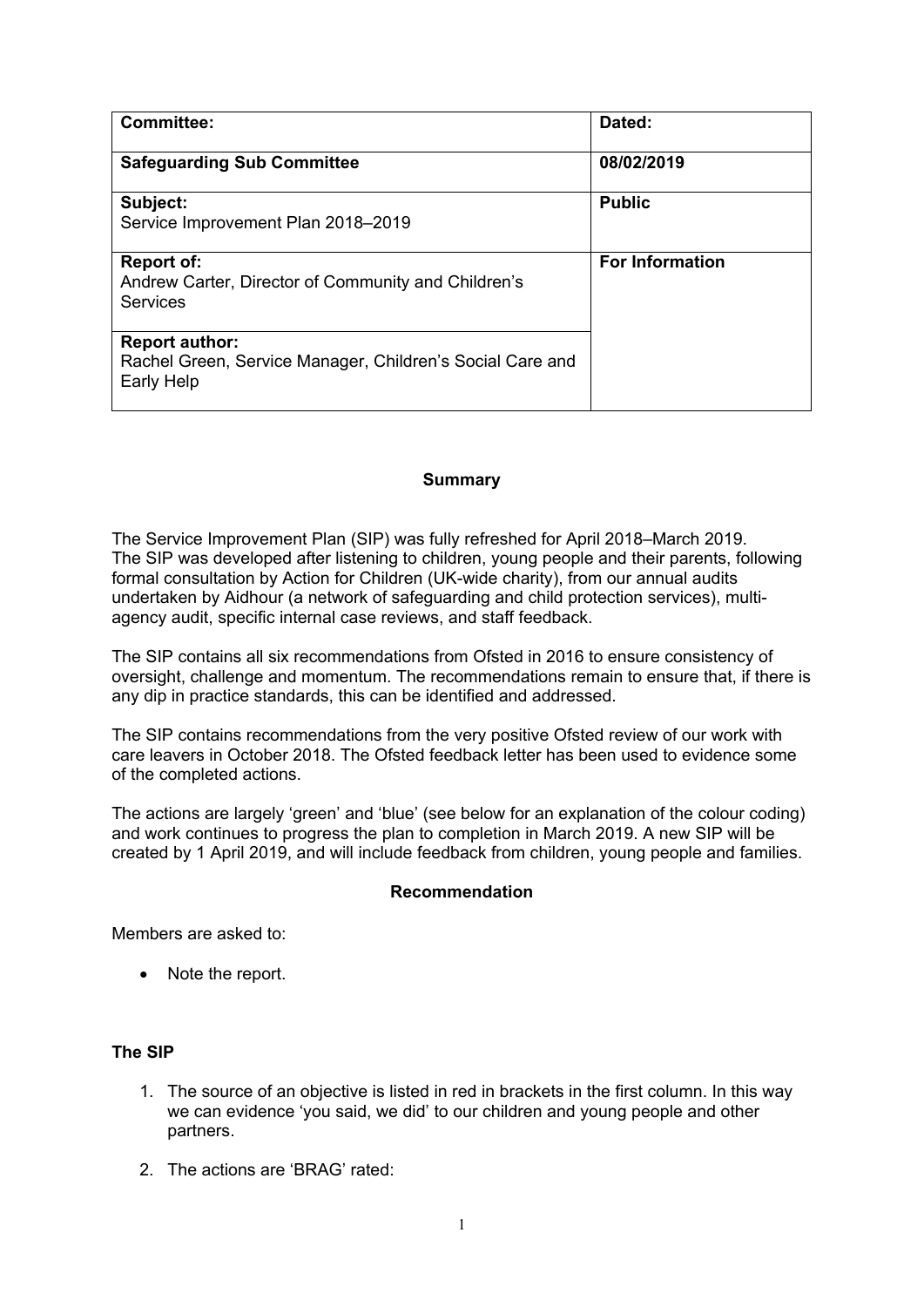- blue meaning 'fully completed'
- red meaning 'fully stuck'
- amber meaning 'more work needed or resolvable issue in sight'
- green meaning 'in progress, no barriers to continuing'.

### 3. There are:

- 25 tasks marked blue
- 0 tasks marked red
- 8 tasks marked amber
- 32 tasks marked green
- 4. Key achievements in the last quarter include:
- Staff completed training on Modern Day Slavery.
- Staff participated in Hackney's Contextual Safeguarding Board.
- A systemic training programme for social workers, managers and leaders was successfully procured.
- All staff attended the first 'introduction to systemic social work' session.
- Youth Provision re-engaged in our Multi Agency Sexual Exploitation and Vulnerable Adolescents Forum.
- IT systems were amended to ensure that there were no blocks to case closures.
- A new Placements Officer is in post. This should mean better quality placements for young people, strong contract management and support for social work staff in spot purchasing services.
- The care leaver offer was signed off by young people and is ready to publish online.

# **Additional Capacity**

5. An additional social worker has been temporarily recruited to carry a caseload of unaccompanied asylum-seeking children (UASC). This is due to an increase in UASC arriving in the City, and because the Croydon Rota stopped as a result. This means that young people are accommodated by the City of London temporarily, pending a move via the National Transfer Scheme (NTS) outside of London. The NTS is voluntary across England and Wales, and transfers are taking several months. Additional provision of English for Speakers of Other Languages (ESOL) is in place via our Adult Education Service, pending their transfer. There is additional pressure on the service if transfers do not take place in a timely manner, as young people may have formed links in London and may not wish to move.

# **Multi-Agency Safeguarding Hubs (MASH) Review**

6. This is an amber action, due to a review on our position.

We are proposing not to MASH review incoming contacts. This decision comes after a pan-London review in 2018 where we looked at relaunching MASH, and in the light of our front door activity. From reviewing the pan-London evidence, from other reading, and our own case audits, we think that partner agency information sharing can be undertaken within a Child and Family Assessment. The expectation will be that partner agency feedback is sought (including health visiting, school health, GP, education, police, and so on) within that